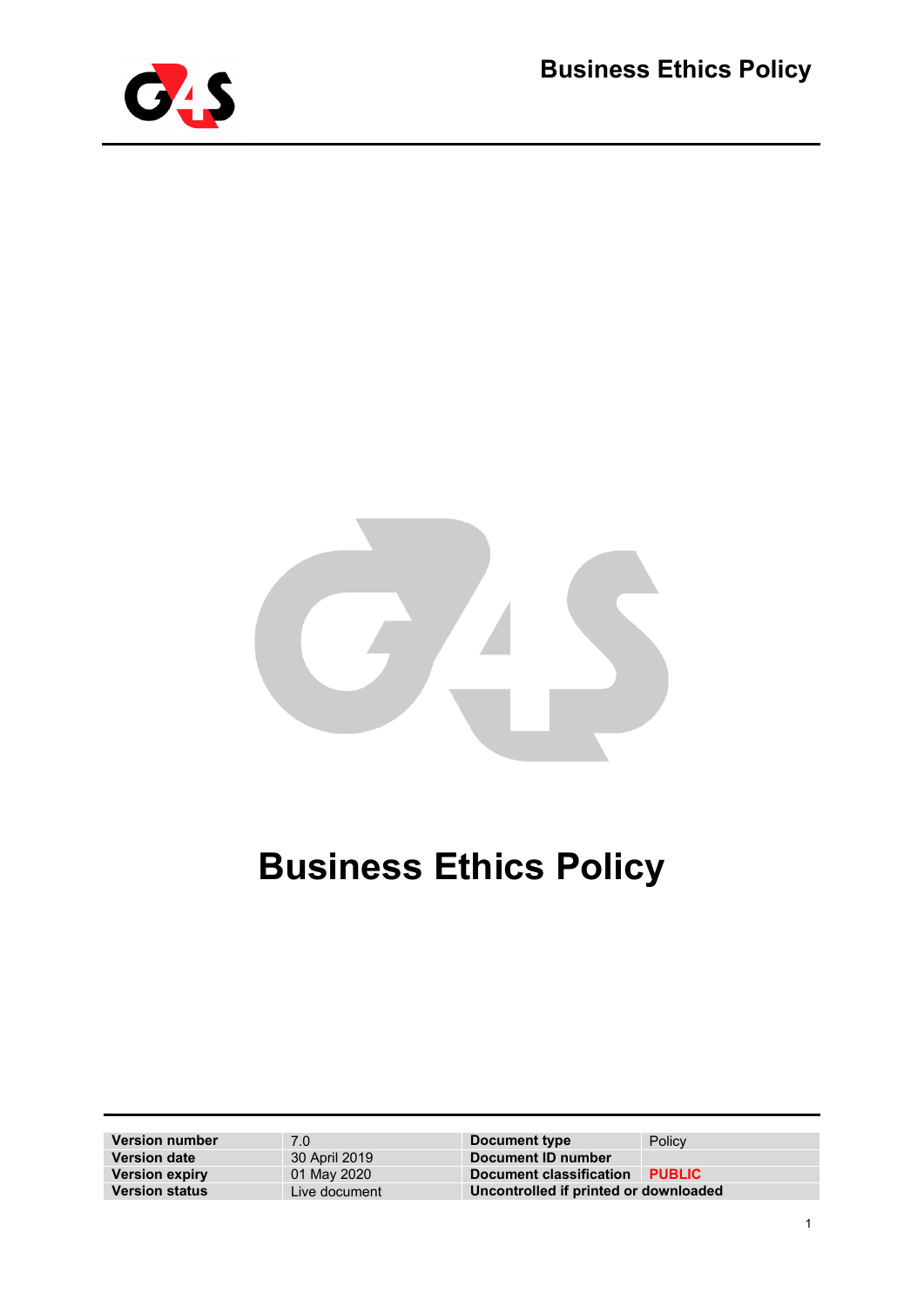

.

#### **Preface and document control**

This document is intended to provide information in respect of G4S Group Head Office policy, procedure, standards or guidance and will be periodically updated to reflect any changes due to business requirements or infrastructure. This document MUST be reviewed and approved by the designated G4S Group Head Office approver(s) to ensure technical accuracy and business validity.

| Document owner and approver(s) |                          |  |  |
|--------------------------------|--------------------------|--|--|
| Owner                          | Group HR                 |  |  |
| Approver(s)                    | <b>Group HR Director</b> |  |  |

| <b>Version control</b> |                     |                                                                                                                                                                                                                                                  |  |
|------------------------|---------------------|--------------------------------------------------------------------------------------------------------------------------------------------------------------------------------------------------------------------------------------------------|--|
| <b>Version</b>         | <b>Version date</b> | <b>Document history</b>                                                                                                                                                                                                                          |  |
| 1.0                    | 12/05/2011          | 1 <sup>st</sup> Formatted live document                                                                                                                                                                                                          |  |
| 1.01                   | 12/08/2011          | Live document including amends relating to Bribery Act legislation                                                                                                                                                                               |  |
| 2.0                    | 01/05/2012          | Live document. Annual review and updates to reflect new policies.                                                                                                                                                                                |  |
| $\overline{3.0}$       | 11/04/2013          | Live document. Annual review and update to reflect new Human<br><b>Rights Policy and Guidance</b>                                                                                                                                                |  |
| 4.0                    | 25/06/2014          | Annual review and various amends including but not restricted to<br>health and safety and standards of business practice                                                                                                                         |  |
| 5.0                    | 01/07/2015          | Annual review. Minor amends                                                                                                                                                                                                                      |  |
| 6.0                    | 01/11/2017          | Annual review. New values and new section on taxation added.<br>Sections 1.2, 1.4, 3.5, 3.7, 4.1, 5 and 6.1 changed. Minor amends<br>elsewhere                                                                                                   |  |
| 7.0                    | 30/04/2019          | Annual review. Removal of reference to Ethics Code. Section 3.3 on<br>Harassment revised, and sections 5.1 and 5.3 updated in line with<br>new Acceptable Use Policy. Sections 2, 3.5, 5, 5.2, 6, 6.1, 6.2<br>changed and minor amends elsewhere |  |

#### **Internal distribution list**

| Global leadership team and all managers |  |
|-----------------------------------------|--|
|                                         |  |
|                                         |  |
|                                         |  |
|                                         |  |
|                                         |  |
|                                         |  |

#### **External distribution**

Documents classified as Confidential or Internal Use Only shall not be reproduced or released to an external party by the recipient without the express consent of the stated G4S document owner. Consideration must be given to the content and classification of this document before authorisation is granted. The owner of this document must state the distribution format(s), copying permissions and procedures for document return or disposal.

| <b>Version number</b> | 7.0           | Document type                         | Policy        |
|-----------------------|---------------|---------------------------------------|---------------|
| <b>Version date</b>   | 30 April 2019 | Document ID number                    |               |
| <b>Version expiry</b> | 01 May 2020   | Document classification               | <b>PUBLIC</b> |
| <b>Version status</b> | Live document | Uncontrolled if printed or downloaded |               |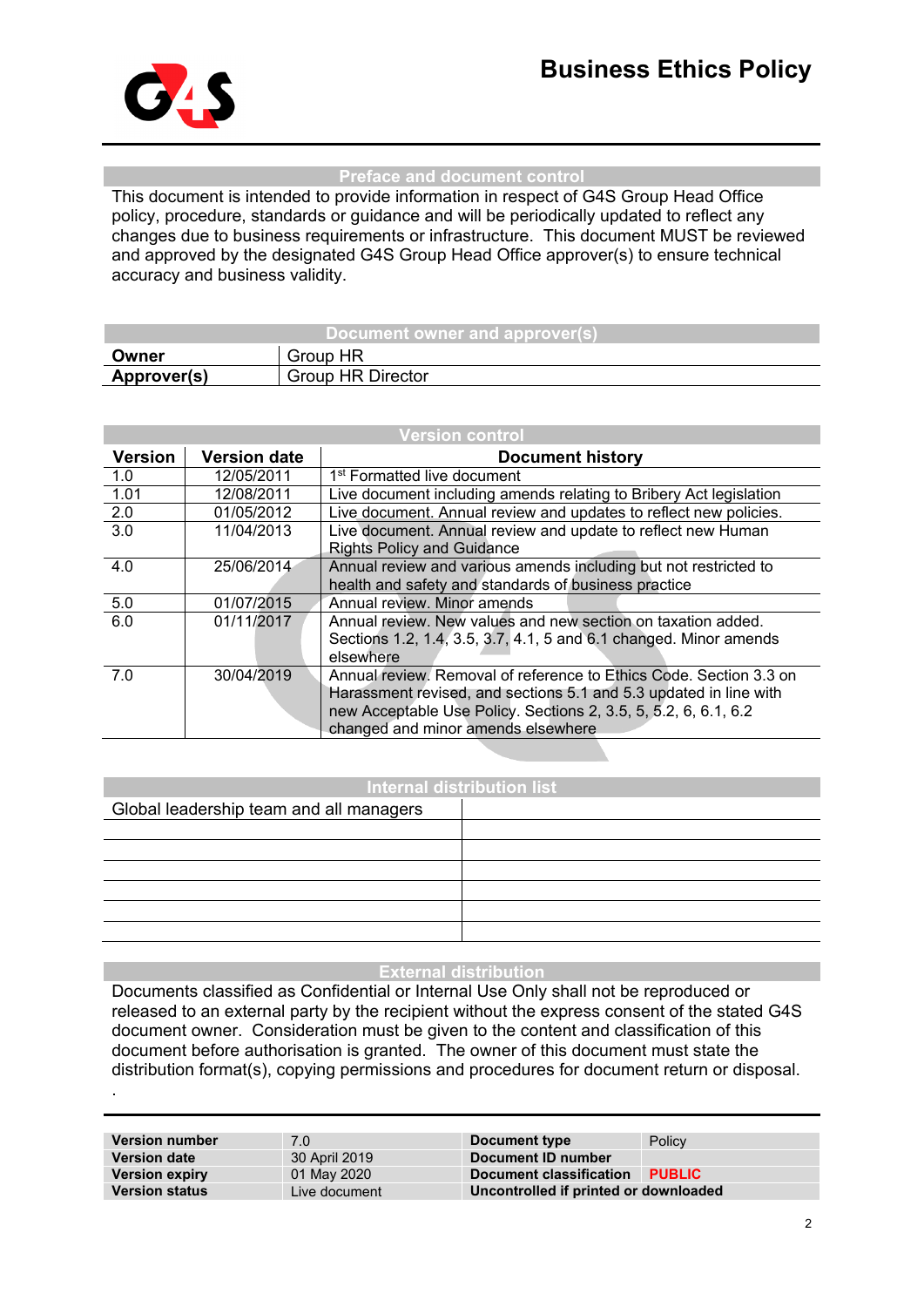

### **The Business Ethics Policy**

G4S's approach to business is based upon a core set of values known as the [G4S Values.](https://sites.google.com/a/g4s.com/thehub/our-values) These values reflect the standards we set for ourselves and the unique role G4S has in safeguarding people, property and assets across the world. They help us to attract and retain employees, to win and keep our customers and to obtain appropriate long-term investment in the Group – all of which contribute to achieving our goal of delivering outstanding customer service, providing engaging and rewarding employment and delivering sustainable profitable growth for shareholders. Demonstrating and living up to our values is the responsibility of every employee across the organisation.

Whilst our values guide our everyday actions, this Business Ethics Policy provides a more detailed explanation of our standards of operation to help managers and employees make the right decisions. The policy also sets out the expectations of our customers and other stakeholders.

It is essential that the ethical business standards set out in this policy are applied in all G4S businesses. Our senior managers are therefore required to show their personal commitment by regularly endorsing this policy and confirming compliance within their own areas of responsibility. All G4S senior managers are also required to ensure this policy is communicated annually to all managers.

We are committed to these standards and routinely monitor compliance across the organisation, taking remedial action whenever necessary.

The Business Ethics Policy also refers to Speak Out, our global whistleblowing hotline and web service which enables employees across the Group to report, in good faith, issues which they are concerned about or instances of potential breaches of this policy. Where these concerns are not being or cannot be addressed through your line manager, please do use Speak Out.

#### **Ashley Almanza Group Chief Executive Officer G4S plc**

#### **Our Values**

We act with **INTEGRITY AND RESPECT** 

e are passionate about SAFETY, SECURITY AND<br>SERVICE EXCELLENCE

We achieve this through **INNOVATION AND<br>TEAMWORK** 

| <b>Version number</b> | 7.0           | Document type                         | Policy        |
|-----------------------|---------------|---------------------------------------|---------------|
| <b>Version date</b>   | 30 April 2019 | Document ID number                    |               |
| <b>Version expiry</b> | 01 May 2020   | Document classification               | <b>PUBLIC</b> |
| <b>Version status</b> | Live document | Uncontrolled if printed or downloaded |               |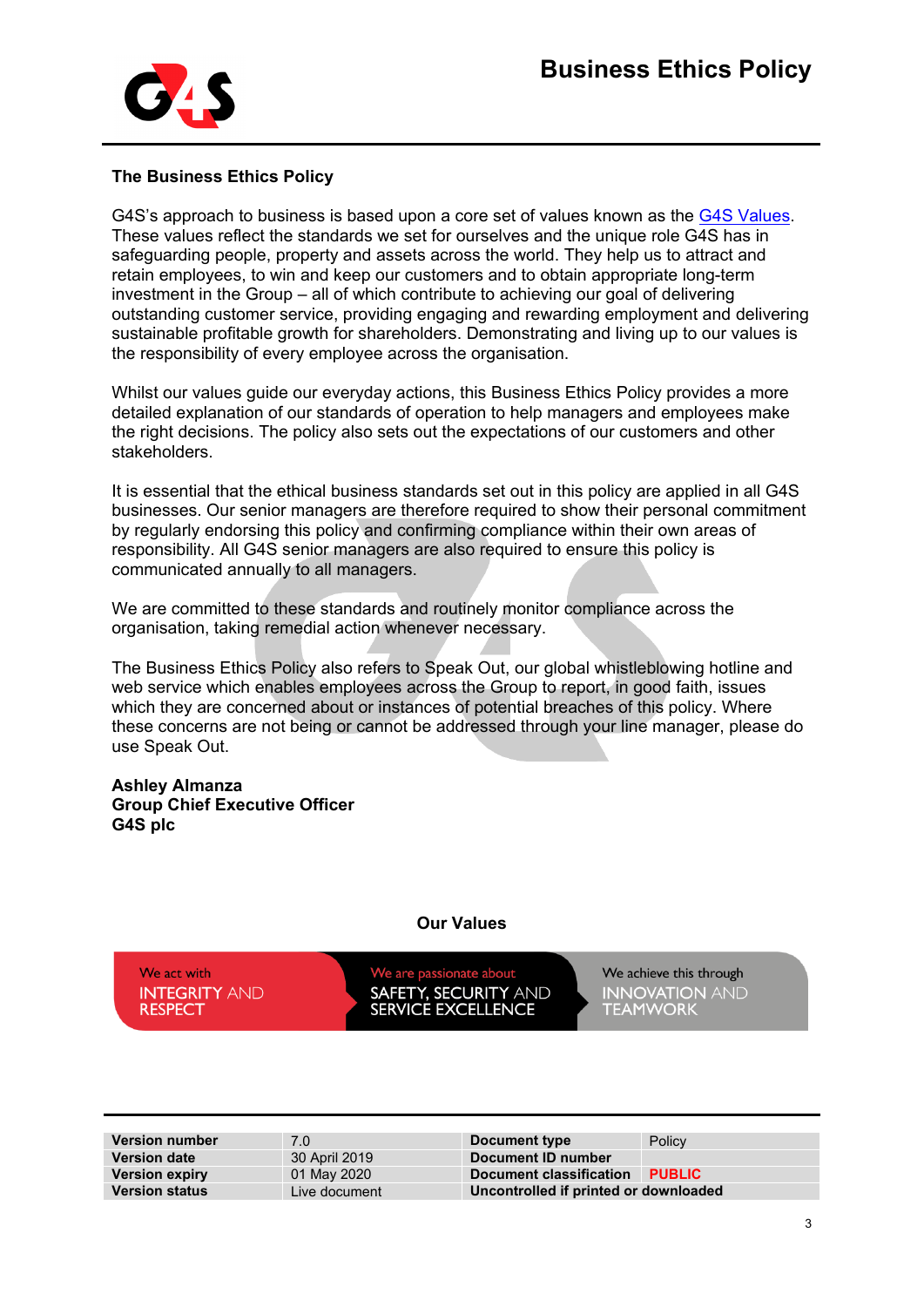

## **CONTENTS**

## **1. Standards of business practice**

- 1.1. Bribery and corruption
- 1.2. Political contributions
- 1.3. Treatment of customers
- 1.4. Treatment of suppliers
- 1.5. Competition
- 1.6. Taxation

## **2. Our approach to corporate governance**

- 2.1. Compliance with the law
- 2.2. Accounting standards and records
- 2.3. External reporting
- 2.4. Policies and procedures

# **3. Our commitments to our employees**

- 3.1. National regulation and guidelines
- 3.2. ILO Declaration on Fundamental Principles and Rights at Work
- 3.3. Harassment
- 3.4. Equal opportunity
- 3.5. Health & safety
- 3.6. Terms of employment
- 3.7. Employment screening

# **4. Our approach to being a good corporate citizen**

- 4.1. Human rights
- 4.2. The environment
- 4.3. Local communities

# **5. Employee commitments to G4S**

- 5.1. Confidential information
- 5.2. Conflicts of interest
- 5.3. Social networking

### **6. Implementation**

- 6.1. Staff complaints, confidential reporting hotlines and suggestions
- 6.2. Compliance monitoring
- 6.3. Adherence to policy

| <b>Version number</b> | 7.0           | Document type                         | Policy        |
|-----------------------|---------------|---------------------------------------|---------------|
| <b>Version date</b>   | 30 April 2019 | Document ID number                    |               |
| <b>Version expiry</b> | 01 May 2020   | Document classification               | <b>PUBLIC</b> |
| <b>Version status</b> | Live document | Uncontrolled if printed or downloaded |               |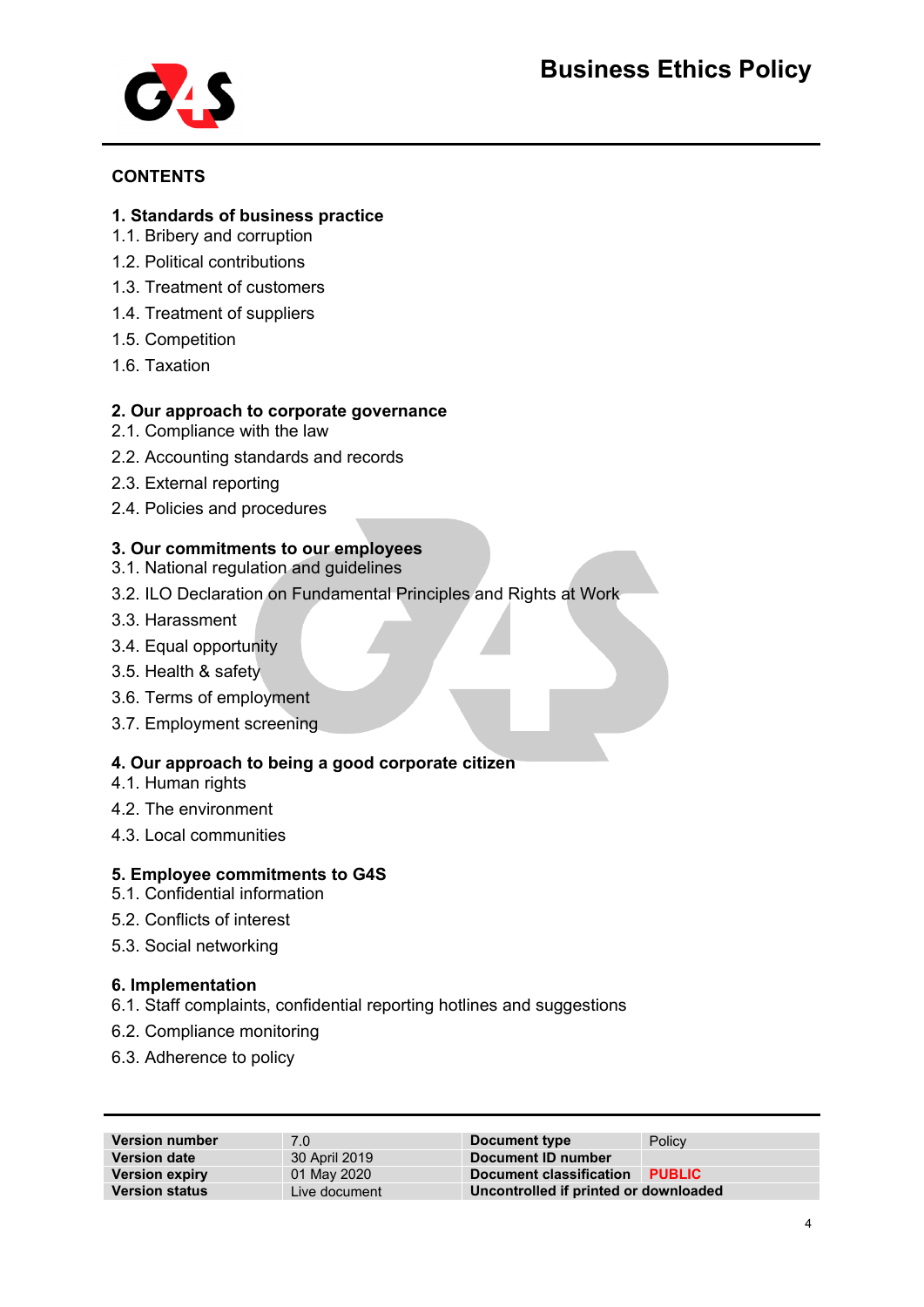

# **1. Standards of business practice**

G4S is committed to high ethical standards in our business dealings.

### **1.1. Bribery and corruption**

G4S is resolutely opposed to bribery and corruption in whatever form it may take.

Any payments or gifts made by or on behalf of G4S and which induce or are intended to induce someone to act improperly and payments, gifts or inducements to public officials to influence them in the performance of their duty (other than payments, fees etc. which they are entitled to demand by written law), are matters which will be investigated and may result in disciplinary action, including summary dismissal, against employees concerned.

Gifts or entertainment may only be offered to a third party if they are consistent with customary business practice in the relevant territory, are appropriate in value and cannot be interpreted as inducements. Guidance should be sought from the [Entertainment Policy.](https://a25a5877-a-d7105a08-s-sites.googlegroups.com/a/g4s.com/thehub/global-standards/ethics/bribery-act/bribery-act-policies/Gifts%20%26%20Entertainment%20Policy_2018.pdf?attachauth=ANoY7cpj8AC42e0sH8G8nKmZOtrCpZLmk3ZwqnLwmKw8WneV_0lr-atFnq2TOC7RVwqLZJePe80vElqLFuBi1oiRHsbxoePvavnup3kq8JqeLzbfxqKZ0E8NNPRQZiXMv8bKXo41ocZD26wh2T_po7wU12GDkpfxGlFMU3w3QRHEf6yl2BorcyPJsoLQl8ETvuGFiUcm9ddvnIr2R8UNVqPe--UbjDQ28AhiNc8I7WZQcg85nX_kP7yGzIOQtCdWhDjbOToTLD5g6EjOiWswywGMfQ1q8wfikki7aqMjHycts-vN9aVyKQPYkUUOziwku_ORc8kyfhC0&attredirects=0) Where there is any doubt, further guidance should be sought from the relevant Regional, Divisional or the Group General Counsel.

Sales of the Group's services and products and purchases of services and products from suppliers will be made on the basis of benefit to the Group in terms of service, quality, performance, price, value and strong customer relationships. They will never be on the basis of giving or receiving inducements in the form of payments, gifts, entertainment or favours or in any other form. The [Commercial Sponsorship Policy](https://docs.google.com/a/g4s.com/viewer?a=v&pid=sites&srcid=ZzRzLmNvbXx0aGVodWJ8Z3g6MmJiZjk5OTkyOWNkNjQxNw) provides additional guidance to managers on this subject.

Employees should not accept gifts, money or entertainment from third party organisations or individuals where these might reasonably be considered likely to influence business transactions. Gifts, other than trivial ones with a low value, should be returned. This becomes even more important when a procurement decision is pending. In a culture where such an action might cause offence, the gift should be declared to the company and, either kept by the Company General Counsel or paid for by the recipient via a donation to an appropriate charity. Gifts can be recorded by using the [Gift Registration Form.](https://docs.google.com/a/g4s.com/forms/d/e/1FAIpQLSd213-OQoqos3aHs-q8kdBTM3l5gSsxdLaZjn9u0VUA2RLYew/viewform) Please note that although the financial limit for the recording of gifts has been set at £500, this does not change the Group policy stated above.

### **1.2. Political contributions**

G4S does not make contributions to political parties, political candidates or political organisations and this policy should be followed worldwide. Any exceptions to this approach must be approved in advance by the G4S plc board.

All G4S companies are bound by the rules which govern G4S plc. This means that approval from the shareholders of G4S plc at a General Meeting would be required for any significant political donation by any G4S company. Any request for approval should be submitted in the first instance to the relevant President or CEO for the region or division, who must refer the

| <b>Version number</b> | 7.0           | Document type                         | Policy        |
|-----------------------|---------------|---------------------------------------|---------------|
| <b>Version date</b>   | 30 April 2019 | Document ID number                    |               |
| <b>Version expiry</b> | 01 May 2020   | Document classification               | <b>PUBLIC</b> |
| <b>Version status</b> | Live document | Uncontrolled if printed or downloaded |               |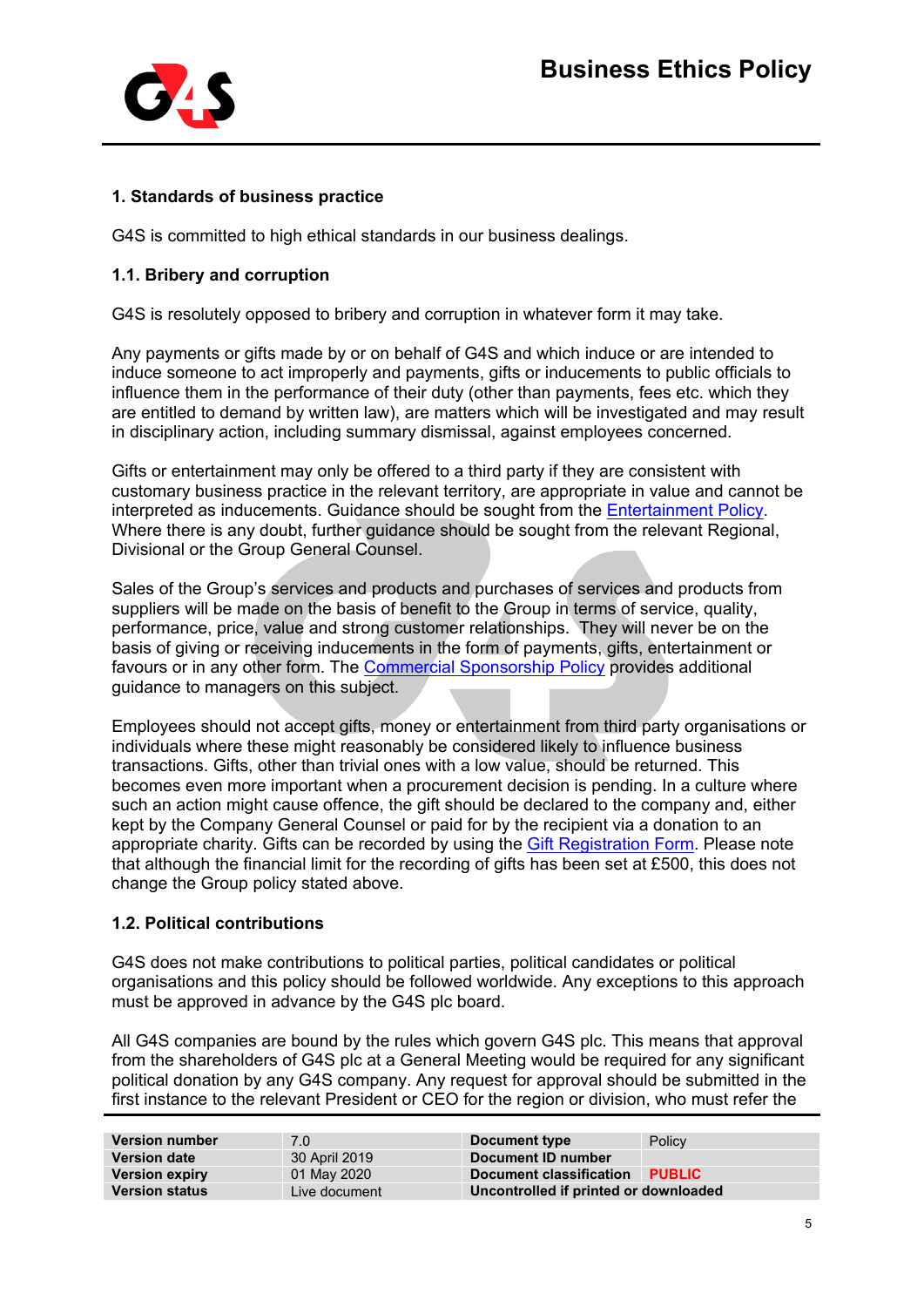

request to the G4S Company Secretary before any payment is offered or made. It is important to note that 'contributions' and 'payments' can include sponsorship of events and gifts in kind etc. not just cash donations.

# **1.3. Treatment of customers**

Mutual trust and confidence between G4S and our customers is vital. All employees should strive to consistently deliver service excellence and value for money, meeting customers' expectations and anticipating their changing requirements.

Accurate understanding of both the customer's expectations and the company's obligations are vital and depend on open and clear communication with the customer.

Our goal is to understand the customer's needs and work jointly to deliver them. If during contract discussions we consider that a customer's interests are not well served in the long term by our proposals, we will make this clear even if it impacts negatively on our business.

Being open and honest with our customers also means that we will raise concerns with them if we become aware of any business practices or processes in their business which we believe are contrary to their values or may compromise our own values.

## **1.4. Treatment of suppliers**

Our suppliers are entitled to fair treatment. It is our policy to pay suppliers in accordance with agreed terms of trade. We set high standards for our suppliers in the context of our own ethical policy. These standards are explained in our [Supplier Code of Conduct](http://www.g4s.com/-/media/G4S/Corporate/Files/Group-Policies/Global_Supplier_Code_of_Conduct_v7.ashx?la=en) and all suppliers are expected to comply with them or ensure that there is a clear timeline for full implementation within their own organisation and their associated suppliers and subcontractors.

### **1.5. Competition**

G4S will always compete vigorously and in a fair and ethical way. Competitive success is built on providing good value and service excellence. When in contact with competitors, employees will avoid discussing confidential information and no attempt will be made to improperly acquire competitors' trade secrets or any other confidential information. Employees must not publicise, discuss or share with competitors (even indirectly) intellectual capital, pricing information or engage in any conduct or practices which would conflict with the laws applicable to the business concerned.

### **1.6 Taxation**

As outlined in its published Tax Strategy, the G4S Group operates in a large number of countries and is typically subject to tax in those jurisdictions. G4S is committed to managing its tax affairs responsibly and transparently. Appropriate policies and compliance processes to ensure integrity of tax filings and timely and accurate tax payments in all countries in which we operate have been established. We expect employees to comply with all

| <b>Version number</b> | 7.0           | Document type                         | Policy        |
|-----------------------|---------------|---------------------------------------|---------------|
| <b>Version date</b>   | 30 April 2019 | Document ID number                    |               |
| <b>Version expiry</b> | 01 May 2020   | Document classification               | <b>PUBLIC</b> |
| <b>Version status</b> | Live document | Uncontrolled if printed or downloaded |               |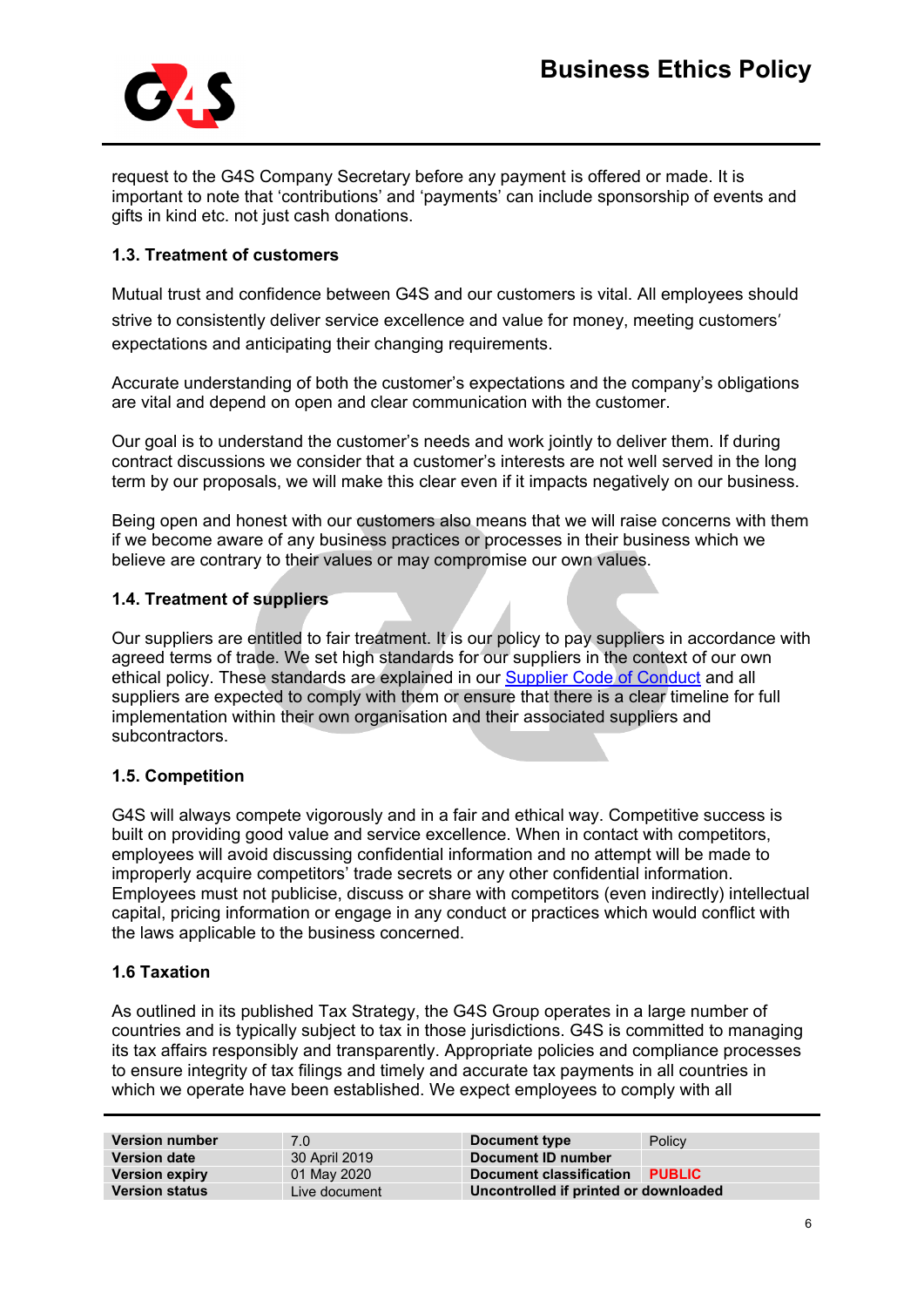

applicable policies and compliance processes and to ensure they do not involve any G4S entity in tax evasion. In addition, employees must not knowingly facilitate the evasion of any tax by any non-G4S entity such as a customer, supplier or contractor.

### **2. Our approach to corporate governance**

G4S is committed to promoting the long-term sustainable success of our company, generating value for our shareholders and contributing to wider society through compliance with the relevant legal and regulatory environments and careful management of business risks.

## **2.1. Compliance with the law**

G4S complies fully with all relevant national and international laws and regulations.

It is the responsibility of all managers to ensure, by taking legal or other expert advice where appropriate, that they are aware of all local laws and regulations which may affect the area of the business in which they are engaged.

# **2.2. Accounting standards and records**

All accounting documentation must clearly identify the true nature of business transactions. assets and liabilities in conformity with relevant regulatory, accounting and legal requirements. No record or entry may be false, incomplete or suppressed.

All Group reporting must be accurate and complete and in compliance in all material respects with accounting standards, policies and procedures, as outlined in the Group Finance Manual. Employees must not materially misstate or knowingly misrepresent management information for personal gain or for any other reason. Concerns that this may have occurred or will occur should be reported to the Group Financial Controller and/or the General Counsel or, if not appropriate, then via Speak Out, the global whistleblowing hotline and web service.

# **2.3. External reporting**

G4S businesses may be required to make statements or provide reports to regulatory bodies, government agencies or other government departments. Care should be taken to ensure that such statements or reports are correct, and accurate. Senior management must be made aware of any sensitive disclosure before it is made.

Care must also be taken when making statements to the media. Information which, if made public would be likely to have material effect on the G4S plc share price or about certain transactions such as mergers, acquisitions or disposals or transactions with related parties is subject to specific rules. Such matters should be referred to the Group General Counsel or Company Secretary. Enquiries from the media should be referred to designated company media relations experts and statements should only be made by spokespersons that have been authorised by Group Communications. Only authorised spokespersons are permitted to represent the company in media or investor relations.

| <b>Version number</b> | 7.0           | Document type                         | Policy        |
|-----------------------|---------------|---------------------------------------|---------------|
| <b>Version date</b>   | 30 April 2019 | Document ID number                    |               |
| <b>Version expiry</b> | 01 May 2020   | Document classification               | <b>PUBLIC</b> |
| <b>Version status</b> | Live document | Uncontrolled if printed or downloaded |               |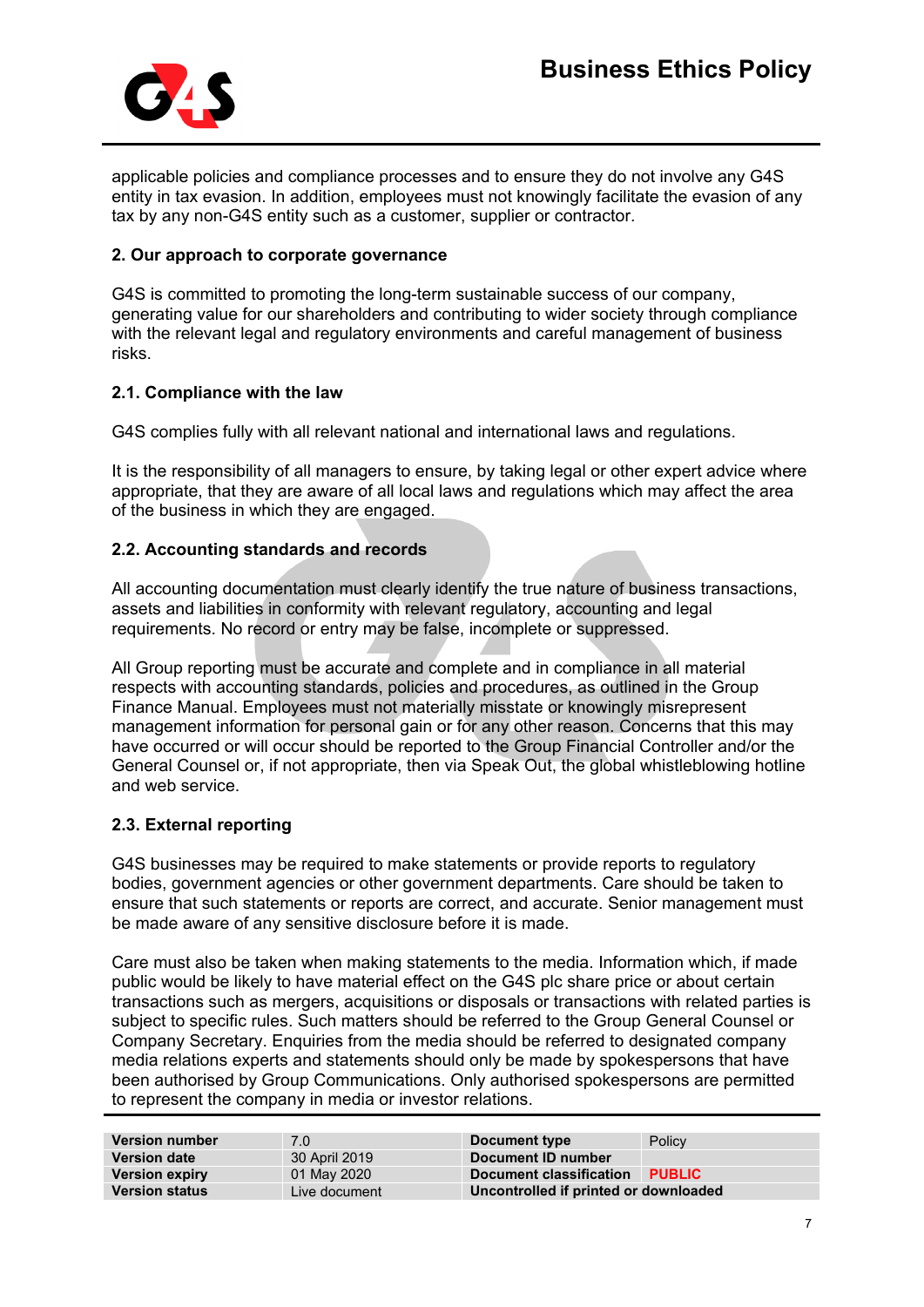

G4S will provide, through the G4S corporate website and through the published integrated report and accounts and other statements, appropriate information to enable shareholders to assess our business performance. We will comply with applicable laws and stock exchange regulations as to the disclosure of information about G4S.

# **2.4. Policies and procedures**

G4S recognises that there are risks associated with carrying out any business activity. Management is responsible for ensuring that policies and procedures are in place to manage risks and for complying with those policies and procedures. Employees should ensure that they are aware of the risks associated with their activities and that they comply with policies and procedures in place to manage those risks.

# **3. Our commitments to our employees**

G4S is committed to optimising individual and business performance through employing the best people at all levels and creating an environment in which they want to and are able to contribute fully to the Group's success. To achieve a working environment in which team spirit and commitment to the goals and values of G4S are maintained, we all have a duty to ensure that individual employees are treated fairly and with dignity and respect.

# **3.1. National regulation**

In dealing with its employees, G4S will act in compliance with national regulatory requirements and employers' obligations to employees under labour or social security laws and regulations must be respected.

# **3.2. ILO Declaration on Fundamental Principles and Rights at Work**

G4S supports the four fundamental principles in the ILO Declaration. Thus, in accordance with local legislation and practice we will respect freedom of association and the right to collective bargaining. Employment will be freely chosen with no use of forced or child labour, and we will not discriminate on the basis of gender, colour, ethnicity, culture, religion, sexual orientation or disability and will abide by all anti-discrimination legislation in every jurisdiction where Group companies operate.

### **3.3. Harassment**

We expect all colleagues to be treated with integrity and respect. Harassment of any kind will not be tolerated. Harassment can be defined as unwanted behaviour, which is intimidating, upsetting, embarrassing, humiliating or offensive. Harassment (racial, sexual or of any other kind) of any employee is unacceptable. Should an employee believe, in good faith, that he or she has been harassed the matter should be raised with the relevant Human Resources Manager who will arrange for it to be investigated impartially and without delay. In the event that it is not possible or appropriate for the matter to be raised with the Human Resources Manager, Speak Out, the confidential whistleblowing hotline (see section 6.1), should be used.

| <b>Version number</b> | 7.0           | Document type                         | Policy        |
|-----------------------|---------------|---------------------------------------|---------------|
| <b>Version date</b>   | 30 April 2019 | Document ID number                    |               |
| <b>Version expiry</b> | 01 May 2020   | Document classification               | <b>PUBLIC</b> |
| <b>Version status</b> | Live document | Uncontrolled if printed or downloaded |               |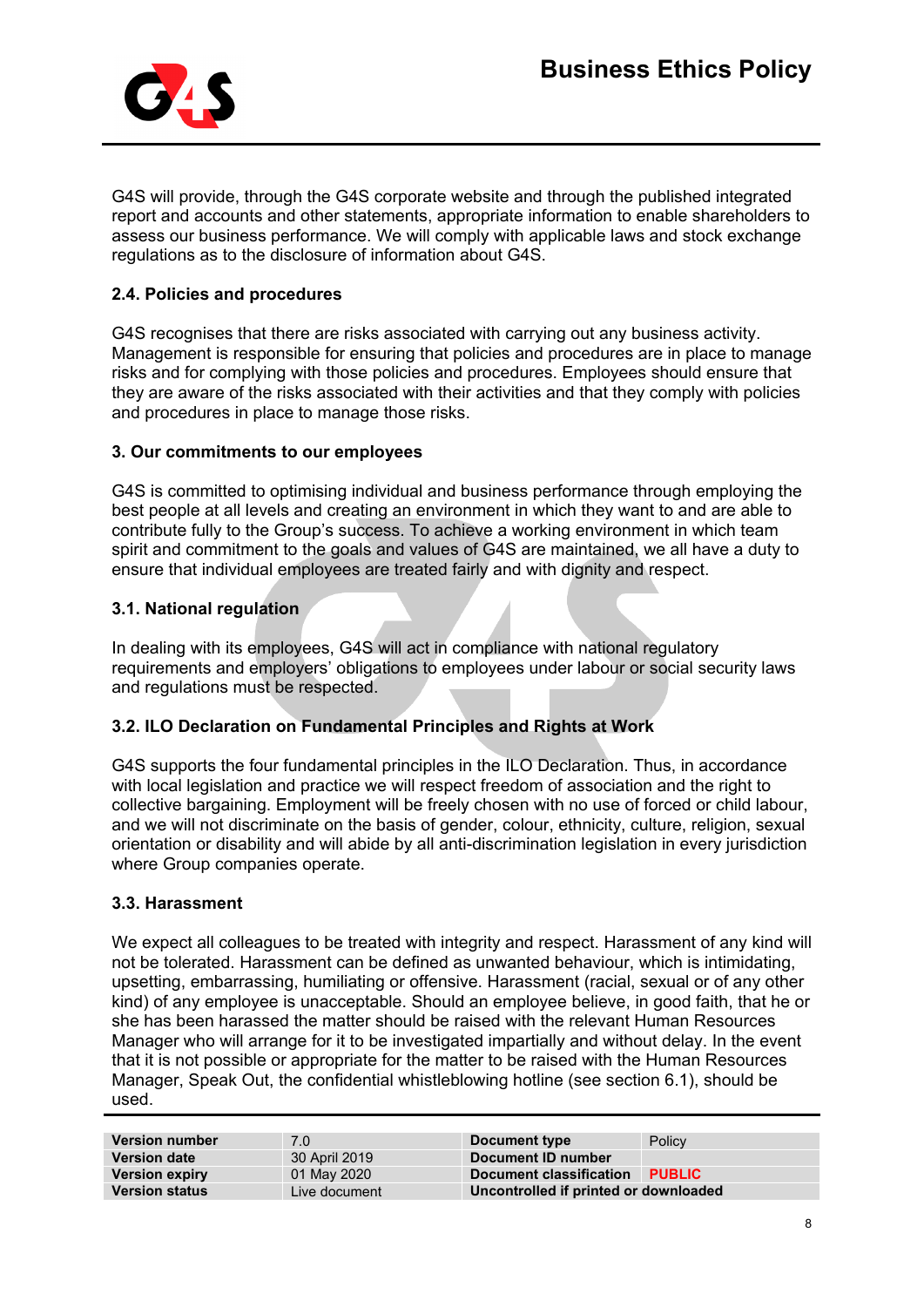

# **3.4. Equal opportunity**

G4S values all its employees for their contribution to the business. Opportunities for advancement will be equal and will not be influenced by considerations other than their performance, ability and aptitude. Employees will also be provided with the opportunity to develop their potential and, if appropriate, to develop their careers further with the company.

# **3.5. Health and safety**

At G4S we are passionate about working safely and take great care to protect our colleagues and customers from harm. Our policies and standards target health and safety risks in the Group and all businesses must meet these standards in addition to complying with the relevant laws and our customer's health and safety requirements. This includes consulting employees on health and safety matters, providing them with safe and healthy working conditions, as well as appropriate training and equipment. It is our moral obligation to safeguard each other, our customers and those in our care. We require our leaders to set health and safety targets and personally lead continuous safety performance improvement in their businesses. We expect every manager to take responsibility for inspiring and leading their team to put health and safety at the forefront of their day to day activities.

## **3.6. Terms of employment**

The businesses and their employees will work towards creating long-term relationships. Employees will be paid for and work hours at least as favourable as the terms established by national legislation or agreements or industry standards. Where none exist, the business will set standards by ensuring wages paid are market reflective and the hours worked are not excessive, regardless of local practices.

# **3.7. Employment screening**

In order to protect the interests of its employees and customers, and because of the nature of its business, G4S will apply rigorous pre-employment screening and selection techniques.

Continued employment will be subject to satisfactory completion of the Group's screening procedures, or those of the individual employing G4S company, if the latter is more onerous. The screening standards continue to apply throughout employment and should an employee's security status alter such that he or she no longer meets the qualification requirements, their employment will be terminated, with or without notice as appropriate.

For some jobs employees are legally required to hold a formal licence or qualification. In the event that an employee is unable to obtain a licence or qualification required for their role as set out in their contract of employment, or the licence or qualification is withdrawn or revoked, his or her continued employment will be reviewed and may be terminated depending on the circumstances, including the availability of jobs which the company considers to be suitable alternatives.

| <b>Version number</b> | 7.0           | Document type                         | Policy        |
|-----------------------|---------------|---------------------------------------|---------------|
| <b>Version date</b>   | 30 April 2019 | Document ID number                    |               |
| <b>Version expiry</b> | 01 May 2020   | Document classification               | <b>PUBLIC</b> |
| <b>Version status</b> | Live document | Uncontrolled if printed or downloaded |               |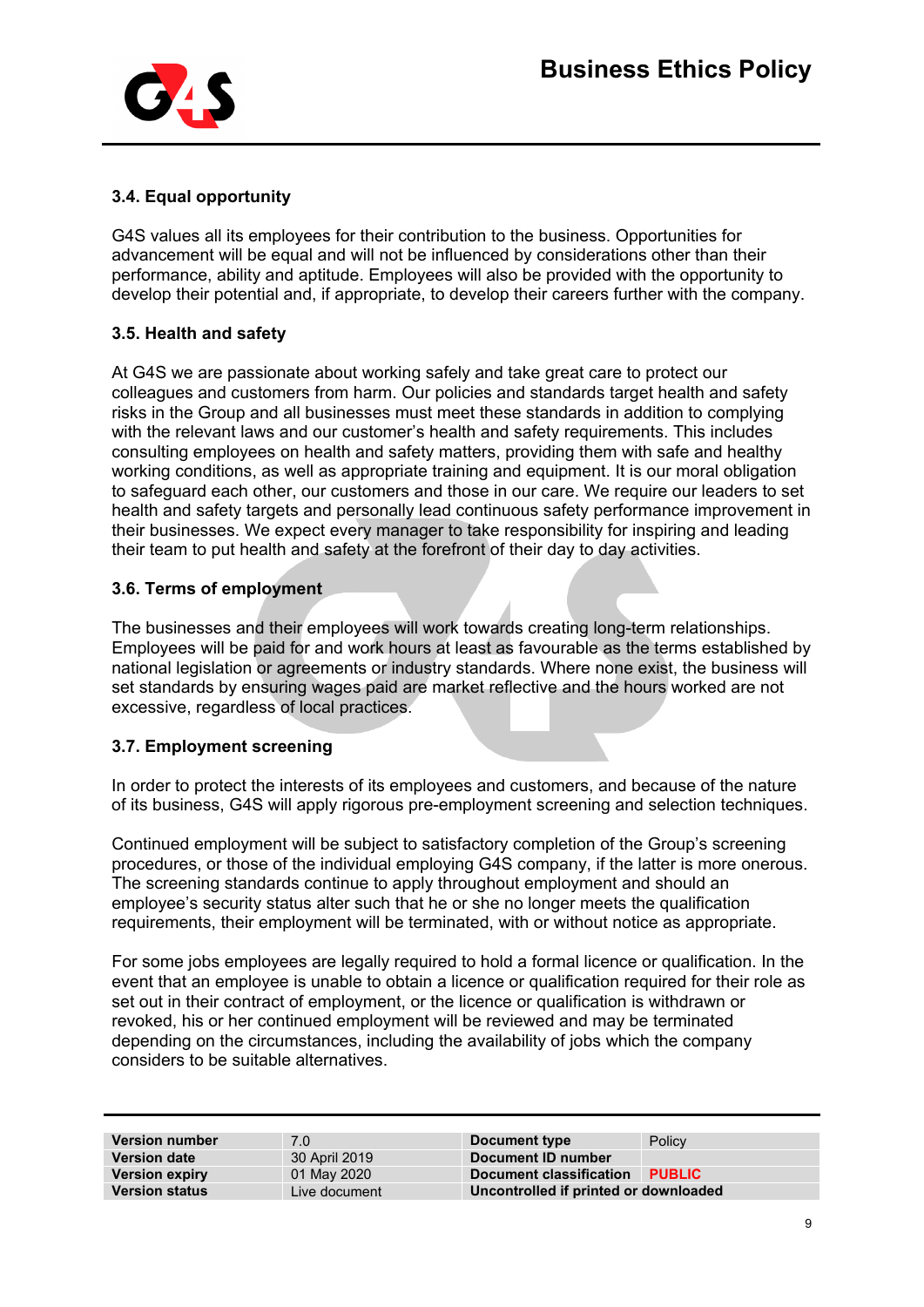

Should an employee be convicted of any offence relating to dishonesty or should he/she be sentenced to a probationary order or spend time in prison custody, action may be taken (up to and including summary dismissal) depending on the circumstances of the case in accordance with the relevant disciplinary policy.

## **4. Our approach to being a good corporate citizen**

G4S is committed to being a good corporate citizen, taking account of the economic, social and environmental impact of our business and aiming to maximise the benefits and minimise any negative impact of our global operations.

## **4.1. Human rights**

G4S is committed to fulfilling its responsibilities on human rights around the world by applying the United Nations Guiding Principles on Business and Human Rights (2011). This commitment is reflected in the [G4S Human Rights Policy.](https://a25a5877-a-d7105a08-s-sites.googlegroups.com/a/g4s.com/thehub/global-standards/ethics/human-rights/Human%20Rights%20Policy%20-%202019.pdf?attachauth=ANoY7cp_0beA8ybEW9DMIW3BLTxJuPu6qHWF_gi_o6QDPK7EJ7sz0WgH5yYjHEqs_yqvFgPJSv3oSF0uIdBtaVknlVo4XSj7faLfs7RdOCrBg2IpEizuFEm3vL7IgjMAJDaLIBe5OCpTXKUdX3YOg9VkbNlJZIMWQpfSJ1Gss8h-zWV2oW-LPN7b24Aa7WqVMAMBfYC_lyrh1796QCSq21qVLXmSVtD7Im2p7kv9MdoCq00lcbpNLqSCDN4sUMZxod9_LBVQs1rlokAQCeqpb1Plbft9zzsIjw%3D%3D&attredirects=0)

The Guiding Principles affirm four international standards that have achieved broad international consensus as a human rights baseline for all businesses:

- The Universal Declaration of Human Rights (1947)
- The International Covenant on Civil and Political Rights (1966)
- **The International Convention on Economic, Social and Cultural Rights (1966)**
- The International Labour Organisation Declaration on Fundamental Rights at Work (1998)

The G4S Human Rights Policy demonstrates our commitment to respect human rights and embodies our particular understanding of their significance for a global security group of our scale and diversity. It also sets out the requirement for the conduct of all employees in the group and those with whom we do business. In addition, the [Slavery and Human Trafficking](http://www.g4s.com/modernslavery)  [Statement](http://www.g4s.com/modernslavery) describes the actions we have taken in relation to specific human rights issues such as the prevention of modern slavery.

## **4.2. The environment**

G4S will conduct its business with respect and consideration for the environment. We will strive actively to reduce the Group's overall impact on the environment by targeting annual reductions in our carbon intensity and the management of waste, water, vehicle emissions and energy consumption.

### **4.3. Local communities**

G4S is fully committed to supporting and assisting the communities in which it operates through a variety of means including charitable fundraising, sponsorship of community projects and voluntary work by employees. We conduct our business with respect and consideration for the good of local communities, taking steps to minimise any disturbance as a result of our operations. We will also serve local interests by providing good employment

| <b>Version number</b> | 7.0           | Document type                         | Policy        |
|-----------------------|---------------|---------------------------------------|---------------|
|                       |               |                                       |               |
| <b>Version date</b>   | 30 April 2019 | Document ID number                    |               |
| <b>Version expiry</b> | 01 May 2020   | Document classification               | <b>PUBLIC</b> |
| <b>Version status</b> | Live document | Uncontrolled if printed or downloaded |               |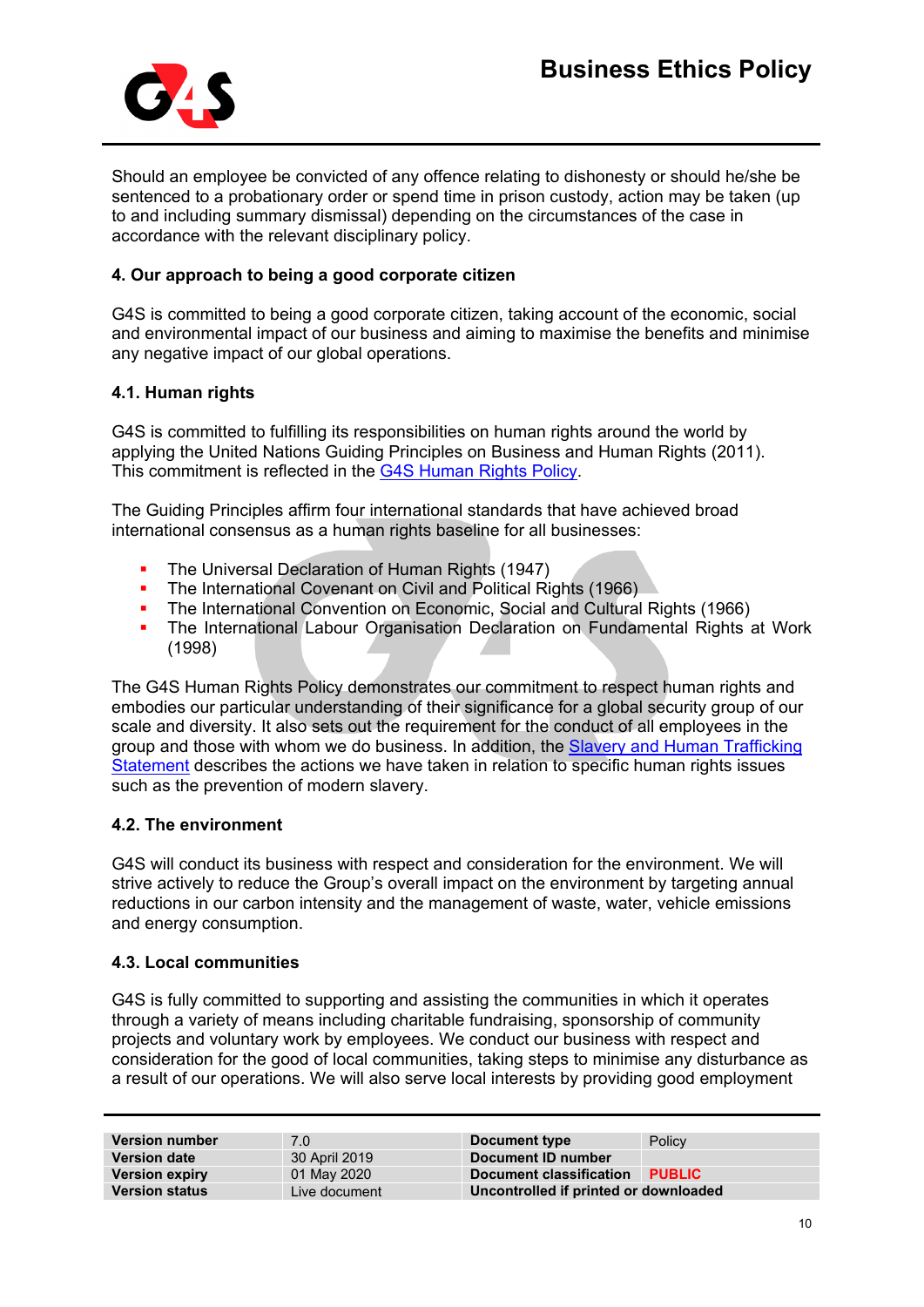

opportunities and effective services and products and paying a fair wage which supports a reasonable standard of living for our employees and their families.

## **5. Employee commitments to G4S**

Employees have a duty to promote the interests of the company.

This policy cannot anticipate every eventuality where actions of employees may conflict with our ethical standards. Employees are therefore expected to exercise good ethical judgement even when circumstances might not otherwise specifically violate this code of conduct or where specific laws or regulations do not apply. Managers represent the company and our values at all times and must not engage in any behaviour, in or outside of work, which could bring the company into disrepute. If in any doubt, employees should consult local legal counsel.

One of our core values is 'We act with integrity and respect'. This is a reflection of the fact that our business activities are built on trust, honesty and openness. It is important that such trust, honesty and openness are maintained at all times. As a result, employees will be expected to comply with any requirement contained in their contract of employment to disclose issues relating to their employment screening. This could include him/her being cautioned or charged with any criminal offence or being the subject of a private prosecution for example for financial irregularity. Failure to disclose such information may result in disciplinary action up to and including summary dismissal. Knowledge or reasonable suspicion that any other employee has committed or plans to commit any serious wrongdoing or serious breach of duty or other act which might materially damage the interests of G4S must also be disclosed.

### **5.1. Confidential information**

Employees must not make use of confidential information obtained through their employment for personal gain. The disclosure of confidential information to any third party during or after employment is not permitted unless the disclosure has been appropriately authorised, is for a legitimate business reason and the information is being communicated securely. 'Confidential information' is either information that has been described specifically as being confidential or is otherwise obviously confidential from the surrounding circumstances.

The [Acceptable Use Policy](https://sites.google.com/a/g4s.com/thehub/functions/it/protecting-business-information/policies/acceptable-use-policy) explains how employees are expected to protect the confidentiality and integrity of business information in all formats, including hard copy, so that it cannot be inappropriately altered or disclosed to anyone who does not have a legitimate right to it. The use of USB (mass storage devices), file sharing on unapproved systems or private networks, and leaving G4S devices (such as laptops) unprotected, is not permitted.

The term 'confidential information' does not include information in the public domain or information which the individual concerned is required by law to disclose.

| <b>Version number</b> | 7.0           | Document type                         | Policy        |
|-----------------------|---------------|---------------------------------------|---------------|
| <b>Version date</b>   | 30 April 2019 | Document ID number                    |               |
| <b>Version expiry</b> | 01 May 2020   | Document classification               | <b>PUBLIC</b> |
| <b>Version status</b> | Live document | Uncontrolled if printed or downloaded |               |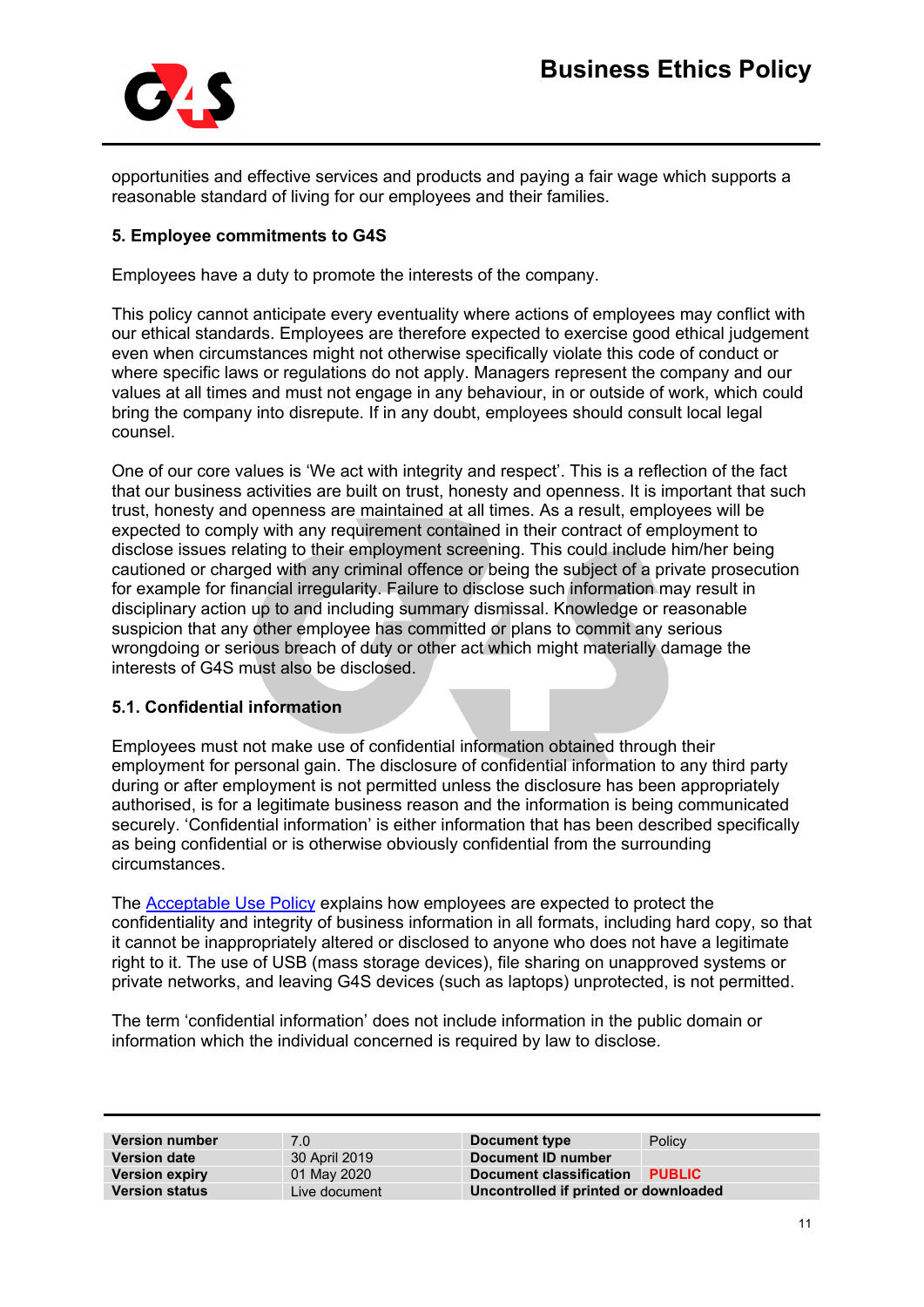

## **5.2. Conflicts of interest**

Every employee has a duty to avoid business, financial or other direct or indirect interests or relationships which conflict with the interests of the company, or which divides his or her loyalty to the company. Examples of such potential conflicts would be a personal investment, personal or family connection with a competitor, customer or supplier. Any activity which could constitute a potential conflict must be avoided or terminated unless, after disclosure to the appropriate level of management, it is confirmed in writing that the activity does not constitute a conflict of interest and is not detrimental to the reputation and standing of the company.

## **5.3. Social networking**

Employees have a duty to promote the interests of the Group/Company. When engaging in social networking on websites or in groups which show any association with, or make reference to G4S, employees are expected to behave in ways that are consistent with our G4S values and policies. This includes verifying the identity of people who request connections and only accessing links from trusted sources in case they lead to banned or unethical sites. Employees must ensure that the company is not exposed to legal or reputational risks and the safety and security of employees, customers and the general public are not undermined.

### **6. Implementation**

This Business Ethics Policy is published widely in G4S including on the global intranet and corporate website. The policy must be adopted by all companies as a minimum standard and issued to all G4S managers and relevant specialists. Senior leaders will be asked to confirm compliance on an annual basis and ethics training will be provided.

For all new managers, employment contracts or written statements will include the Business Ethics Policy with a signed copy retained on file for audit purposes.

Implementation of and adherence to the Business Ethics Policy is monitored as part of G4S compliance processes. The policy will be reviewed annually. Where G4S companies already have their own published ethics policies, these must be reviewed against this Group policy to ensure they meet the same minimum standards.

For frontline and administration staff, details of the standards of behaviour expected of them in accordance with our values will be provided as part of induction training and on an ongoing basis.

### **6.1. Staff complaints, concerns and suggestions**

Staff can expect that the company will give due consideration to their constructive suggestions and will provide a considered and objective review of genuine concerns and complaints.

| <b>Version number</b> | 7.0           | Document type                         | Policy        |
|-----------------------|---------------|---------------------------------------|---------------|
| <b>Version date</b>   | 30 April 2019 | Document ID number                    |               |
| <b>Version expiry</b> | 01 May 2020   | Document classification               | <b>PUBLIC</b> |
| <b>Version status</b> | Live document | Uncontrolled if printed or downloaded |               |